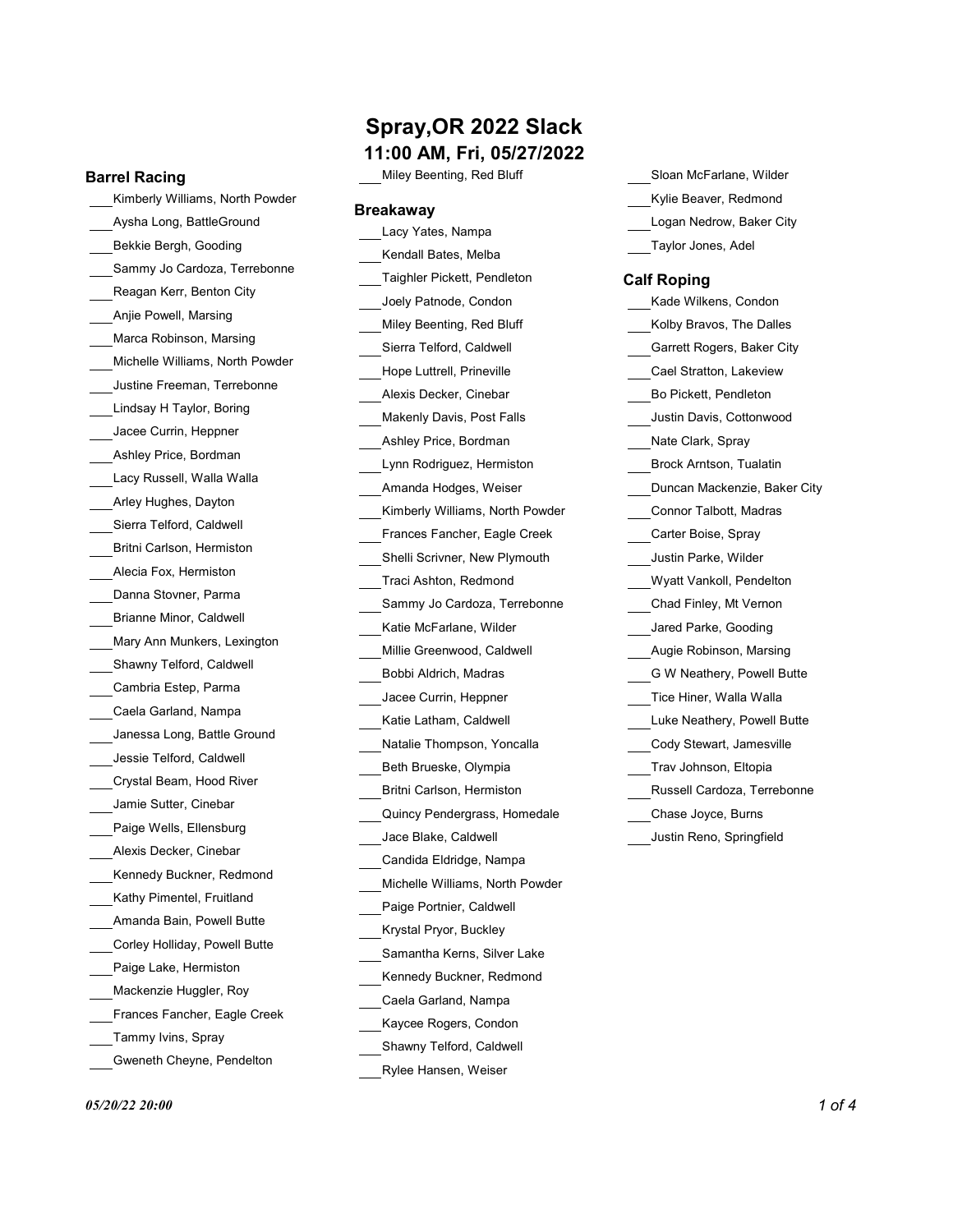### Steer Wrestling

Garrett Rogers, Baker City Kolby Bravos, The Dalles Tice Hiner, Walla Walla Chase Joyce, Burns Jayce Garthwaite, Powell Butte Bryce Harrison, Condon Russell Cardoza, Terrebonne Dylan Frimodt, Burbank Trav Johnson, Eltopia

### Team Roping

Jace Logan, Melba Casey Hayes, Melba Brandon Bates, Melba Terry Logan, Melba Jake Minor, Ellensburg Jeff Flenniken, Caldwell Phoenix Everano, Pendelton Dillon Holyfield, Lewiston Sterling Bither, Spray Shane Sissord, Spray Dusty Bravos, Anderson Kolby Bravos, The Dalles Justin Davis, Cottonwood Garrett Rogers, Baker City Brady Jack White, Burns Cael Stratton, Lakeview Cody Stewart, Jamesville T C Hammack, Burns Trey Nowoin, Yoncalla Wyatt McDaniel, Yoncalla Jaylen Eldridge, Nampa Jared Parke, Gooding Jesse Vasquez, Caldwell Augie Robinson, Marsing Taylor Duby, Homedale Jerad McFarlane, Wilder Ryan Powell, Marsing David Temple, New Plymouth Zach Raley, Brush Prairie Jake Raley, Brush Prairie

## Spray,OR 2022 Slack 11:00 AM, Fri, 05/27/2022

Blake Betz, Hermiston McKennan Buckner, Powell Butte Jerry Unruh, Eagle Point Justin Reno, Springfield Andy Carlson, Hermiston Brayden Schmidt, Benton City Luke Neathery, Powell Butte Jake Robinson, Bend Austin Stafford, Prineville Justin Parke, Wilder Trevor Patterson, Pendelton Brent Falon, Yakima Bryan Reay, Caldwell Evan Olinger, Goldendale Cody Ford, Stanfield Russell Cardoza, Terrebonne Jason Stewart, Pendelton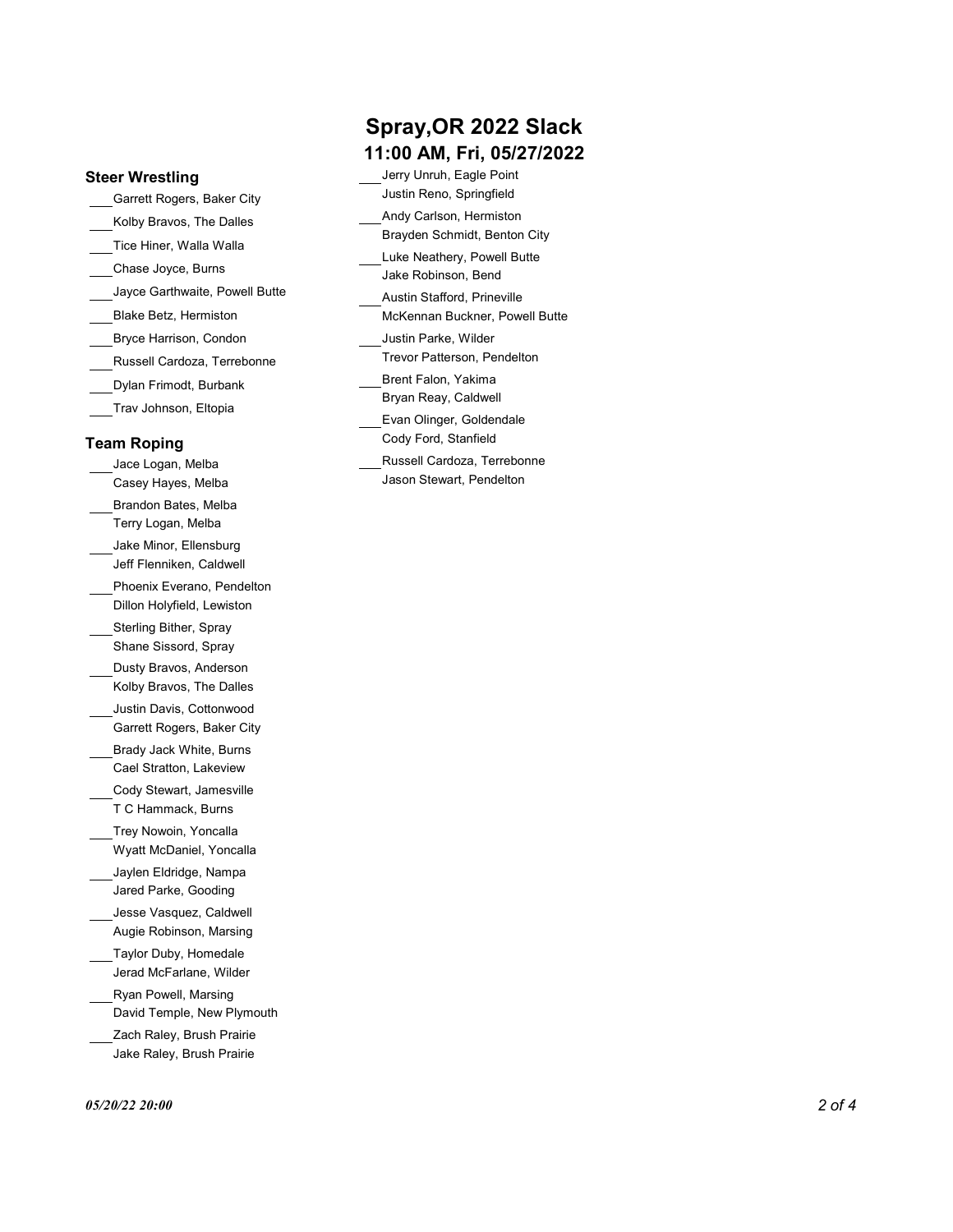### Bareback Riding

Garrett Blackwell, Sandy Clint Rutherford, Fossil Eric Nelson, Corvallis Florian Neider, Ontario Cooper Cano, Carlton Dylan Hart, St. Helens Wyatt Wood, Prineville Shane Morin, Sherwood Rawley Koch, St. Paul David Peebles, Terrebonne

### Barrel Racing

Sammi Lane, Arlington Savannah Greenfield, Lakeview Bobbi Aldrich, Madras Dani Clark, Crane Jami Erwert, Stanfield Taylor Blackwell, Sandy Ashley Lawson, Caldwell Paige Lantz, Molalla Clair Bender, Culver Alli McNealy, Washougal Morgan Gray, Springfield Karlie Dalke, Dalles

### Breakaway

Sara Overton, Ellensburg Hannah Blackwell, Sandy Tara Young, Canyon City Alli McNealy, Washougal Savannah Greenfield, Lakeview Stephanie Holly, Mt. Vernon Dani Clark, Crane Ryan Verling, Stanfield Jami Erwert, Stanfield BraileyShaye Murray, Harrisburg

### Bull Riding

Jared Fleck, Post

# Spray,OR 2022 Performance

### 01:00 PM, Sat, 05/28/2022

| Bruin Bradshaw, Prineville      | Patrick Jarboe, Parma                   |
|---------------------------------|-----------------------------------------|
| <b>Wyatt Moulton, Fruitland</b> |                                         |
| Devin Reynolds, Keizer          | Team Roping<br>Brian Bain, Powell Butte |
| Jory Markiss, Redmond           | Jeremy Clark, Crane                     |
| Brayden Ebbs, Molalla           | Colton Gow, Roseburg                    |
| Justice Forsythe, Montesano     | Cody Barney, Klamath Falls              |
| Joseph Wahl, Chehalis           | Quade Patzke, Klamath Falls             |
|                                 | Tanner Patzke, Klamath Falls            |
| <b>Calf Roping</b>              | Hank Thomnson, Goldendale               |

|                            | rianii monipoon, Coldonda                      |
|----------------------------|------------------------------------------------|
| Trey Recanzone, Ellensburg | Tate Peterson, Heremiston                      |
| Tim Messner II, Terrebonne | Cody Siegner, Riverside                        |
| Christopher Lopez, Bend    | Tommy Jack Rose, Burns                         |
| J W Rose, Burns            | Logan Price, Lakeview                          |
| Hank Thompson, Goldendale  | Deaglan Lundquist, Powell                      |
| Aaron Kreps, White Salmon  | Christopher Lopez, Bend<br>Coy Aldrich, Madras |
| Cody Siegner, Riverside    | Tim Messner II, Terrebonn                      |
| Coy Aldrich, Madras        | Aaron Kreps, White Salmo                       |
| BoDee Foster, Hermiston    | Keith Brownell, Stayton                        |
| Tommy Jack Rose, Burns     | Shan Anderson, Sublimity                       |
|                            | Morgan Gray, Springfield                       |
| Saddle Bronc               | Kevin Chambers, Corvallis                      |

## Shealyn Workinger, Scio Deaglan Lundquist, Powell Butte Ryder Marsh, Powell Butte Clint Rutherford, Fossil Jace England, Powell Butte Tim Ditrich, Athol Martin Joyce, Juntura Chase Martin, Beavercreek Jonathon Villagrana, Burns Luke McKay, Juntura Seth Hart, St. Helens Gabe McKay, Juntura Nick Joyce, Juntura Cooper Cano, Carlton

### Steer Wrestling

- Kade Wilkens, Condon
- BoDee Foster, Hermiston
- Chase Jeys, Prineville Trevor Maddox, Weiser
	- Coy Aldrich, Madras

#### Team Roping

|                             | Brian Bain, Powell Butte        |
|-----------------------------|---------------------------------|
| Jory Markiss, Redmond       | Jeremy Clark, Crane             |
| Brayden Ebbs, Molalla       | Colton Gow, Roseburg            |
| Justice Forsythe, Montesano | Cody Barney, Klamath Falls      |
| Joseph Wahl, Chehalis       | Quade Patzke, Klamath Falls     |
|                             | Tanner Patzke, Klamath Falls    |
| Roping                      | Hank Thompson, Goldendale       |
| Trey Recanzone, Ellensburg  | Tate Peterson, Heremiston       |
| Tim Messner II, Terrebonne  | Cody Siegner, Riverside         |
| Christopher Lopez, Bend     | Tommy Jack Rose, Burns          |
| J W Rose, Burns             | Logan Price, Lakeview           |
| Hank Thompson, Goldendale   | Deaglan Lundquist, Powell Butte |
|                             | Christopher Lopez, Bend         |
| Aaron Kreps, White Salmon   | Coy Aldrich, Madras             |
| Cody Siegner, Riverside     | Tim Messner II, Terrebonne      |
| Coy Aldrich, Madras         | Aaron Kreps, White Salmon       |
| BoDee Foster, Hermiston     | Keith Brownell, Stayton         |
| Tommy Jack Rose, Burns      | Shan Anderson, Sublimity        |
|                             | Morgan Gray, Springfield        |
| dle Bronc                   | Kevin Chambers, Corvallis       |